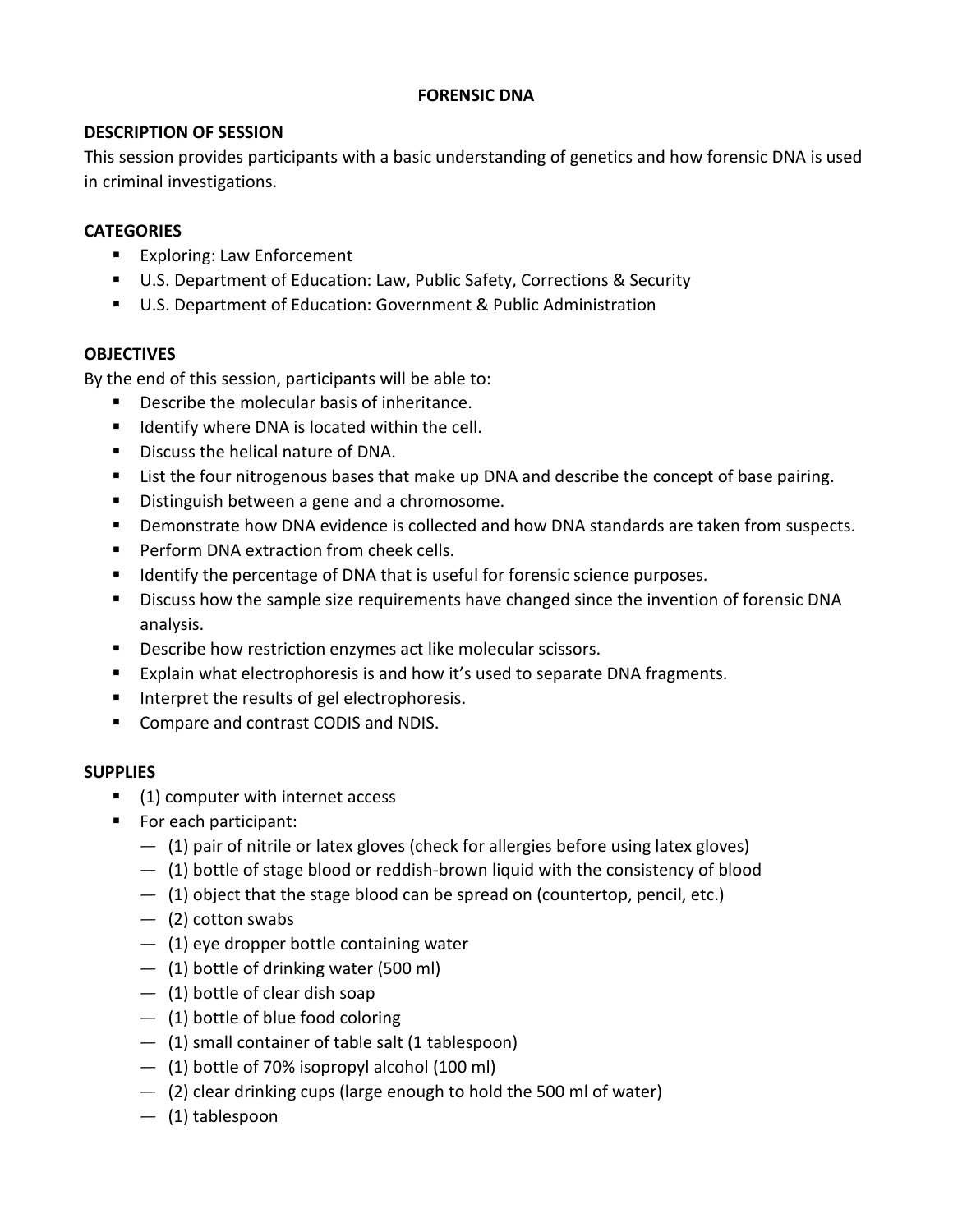#### **PREPARATION**

See Activity 5 for suggestions of speakers who could attend the meeting or places where participants could visit, and make arrangements as needed.

# **WEBSITES**

- "Basic Genetics" (Genetics Science Learning Center): [http://learn.genetics.utah.edu/content/basics/—](http://learn.genetics.utah.edu/content/basics/)Provides an overview of the basics of genetics.
- "A Simplified Guide to DNA Evidence" (National Forensic Science Technology Center): [www.forensicsciencesimplified.org/dna/how.html—](http://www.forensicsciencesimplified.org/dna/how.html)A good overview of forensic DNA analysis.
- "Frequently Asked Questions on CODIS and NDIS" (FBI): [www.fbi.gov/services/laboratory/biometric-analysis/codis/codis-and-ndis-fact-sheet—](http://www.fbi.gov/services/laboratory/biometric-analysis/codis/codis-and-ndis-fact-sheet)A fact sheet about DNA databases maintained by the FBI.
- **Innocence Project: www.innocenceproject.org/**—This website contains a wealth of information about people who have been exonerated by forensic DNA after being wrongfully convicted of crimes.

# **VIDEOS**

*Reminder: Any time you use an outside source, be sure you follow the content owner's or website's permission requirements and guidelines.*

These videos were chosen because they illustrate important aspects of the forensic science discipline being studied in this session. **Note:** Some of the content in the case studies is geared toward a mature audience. Advisors should review these videos before showing them to ensure that they are age appropriate for the post.

- "Genetics 101" (23andMe): [www.youtube.com/watch?v=ubq4eu\\_TDFc—](http://www.youtube.com/watch?v=ubq4eu_TDFc)Five-part series that does a very good job of explaining the fundamentals of DNA and inheritance.
- "Basics of DNA for the Crime Scene" (SirchieGlobal): www.youtube.com/watch?v=YEkEZ9WxUrk-Details how to properly collect forensic DNA evidence.
- "DNA Analysis" (National Forensic Science Technology Center): [www.youtube.com/watch?v=JUoBTk1NDZ8—](http://www.youtube.com/watch?v=JUoBTk1NDZ8)Explains how forensic DNA is analyzed.
- *Medical Detectives: The Footpath Murders* (Forensic Spider): www.youtube.com/watch?v=vjpR\_Fx3\_X8-Case study No. 1.
- *Forensic Files: The South Side Strangler* (Hese maka): www.youtube.com/watch?v=llgI6jiTIBU-Case study No. 2.
- "Bloodsworth" (Gregory Bayne): [www.youtube.com/watch?v=qjAOw-n3CxQ—](http://www.youtube.com/watch?v=qjAOw-n3CxQ)Presents the story of Kirk Bloodsworth, the first death row inmate exonerated by forensic DNA.
- "Jason Young Trial: DNA Evidence" (Wrongful Convictions): [www.youtube.com/watch?v=ICja7WFUYgs—](http://www.youtube.com/watch?v=ICja7WFUYgs)A DNA examiner testifies in a murder trial.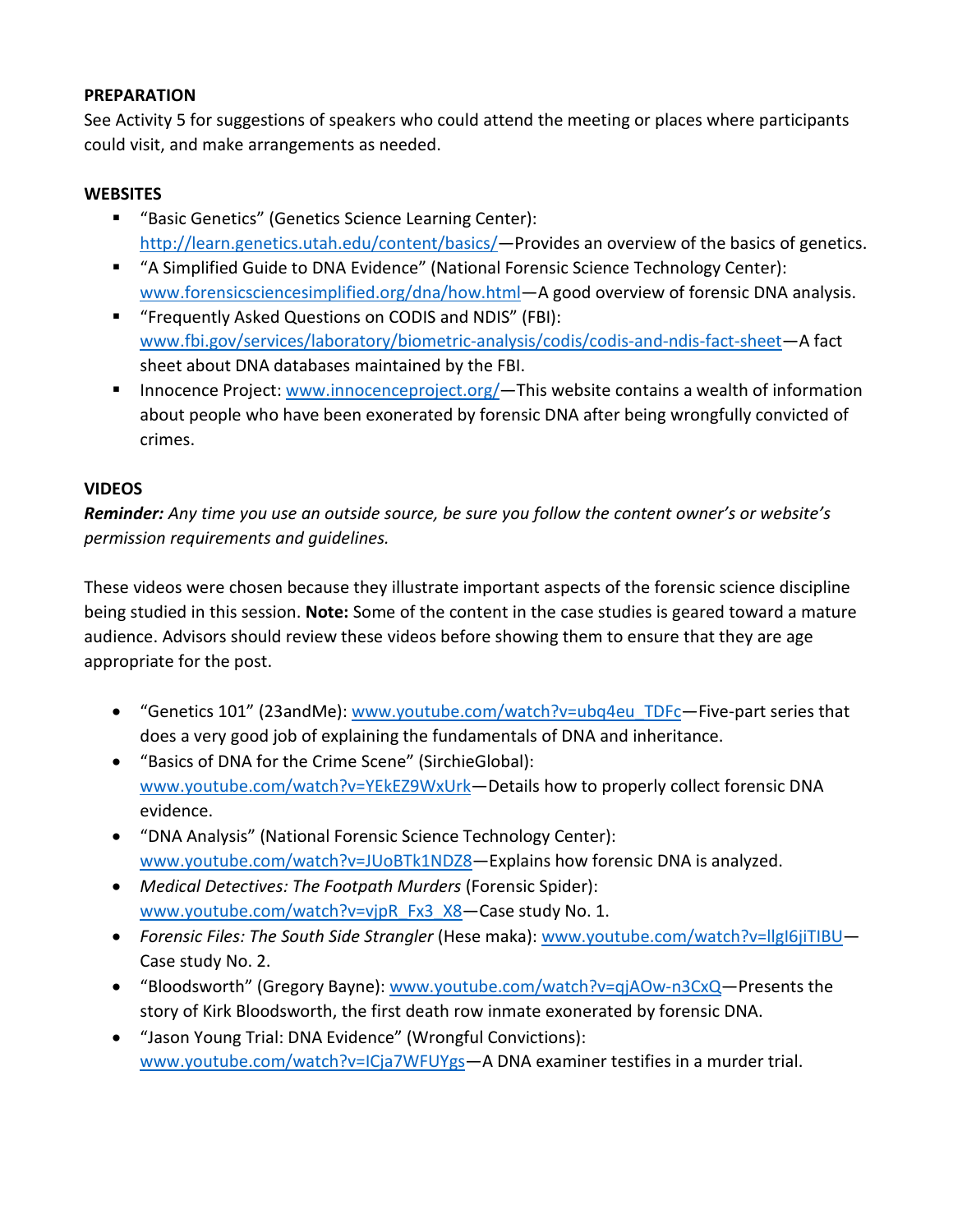**ADVISOR NOTE:** Make sure you add time in your activities for viewing and discussing videos with the Explorers. These videos are currently not built into the session plan so you will need to choose those that best complement your activities and plans for this topic.

**ADVISOR NOTE:** Text in italics should be read aloud to participants. As you engage your post in activities each week, please include comments, discussions, and feedback to the group relating to **Character, Leadership,** and **Ethics.** These are important attributes that make a difference in the success of youth in the workplace and in life.

# **ACTIVITIES**

## **Introduction**

Say to Explorers: *Forensic DNA is without a doubt one of the most important discoveries in the history of forensic science. Since the dawn of human identification, as it pertains to the investigation of crime, one of the most sought after abilities was to be able to associate biological evidence, such as blood, semen, saliva, etc., with the individuals who deposited it. This ability remained elusive until 1984 when a scientist named Alec Jeffreys from the University of Leicester in England discovered that a small portion of human DNA was highly variable from person to person and could be used to identify an individual with a high degree of statistical probability. He developed a technique that allows DNA from crime scene evidence and DNA from a suspect to be separated, visualized, and compared. In its infancy, forensic DNA analysis required a fresh sample of biological evidence at least the size of a quarter in order to extract a profile. Since its discovery more than 30 years ago, the science of forensic DNA has experienced significant advancements and now even a small, badly degraded DNA sample consisting of a few cells invisible to the naked eye can yield a full DNA profile. In its short tenure as a criminal investigative tool, forensic DNA has enjoyed a great deal of success in identifying criminals and crime victims. It has also become an indispensable tool in the identification of people killed in mass disasters and war. Finally, DNA has played a vital role in exonerating people who have been wrongfully convicted of crimes they didn't commit. A group named the Innocence Project has used DNA to get several hundred people released from jail.*

To provide more background to the Explorers, you may wish to share some of the materials listed under "Websites" and "Videos."

## **Activity 1**

## **Collecting DNA Evidence**

Show Explorers the following video: "How to Properly Swab DNA Evidence at a Crime Scene" (National Forensic Academy)[—www.youtube.com/watch?v=2HPeZWGtjD0.](http://www.youtube.com/watch?v=2HPeZWGtjD0)

Then have each Explorer follow this procedure:

- Put on a pair of protective gloves.
- Place a couple of drops of blood or a reddish-brown liquid or substance that has a consistency similar to blood onto a surface such as a countertop or onto an object such as a pencil and allow it to dry.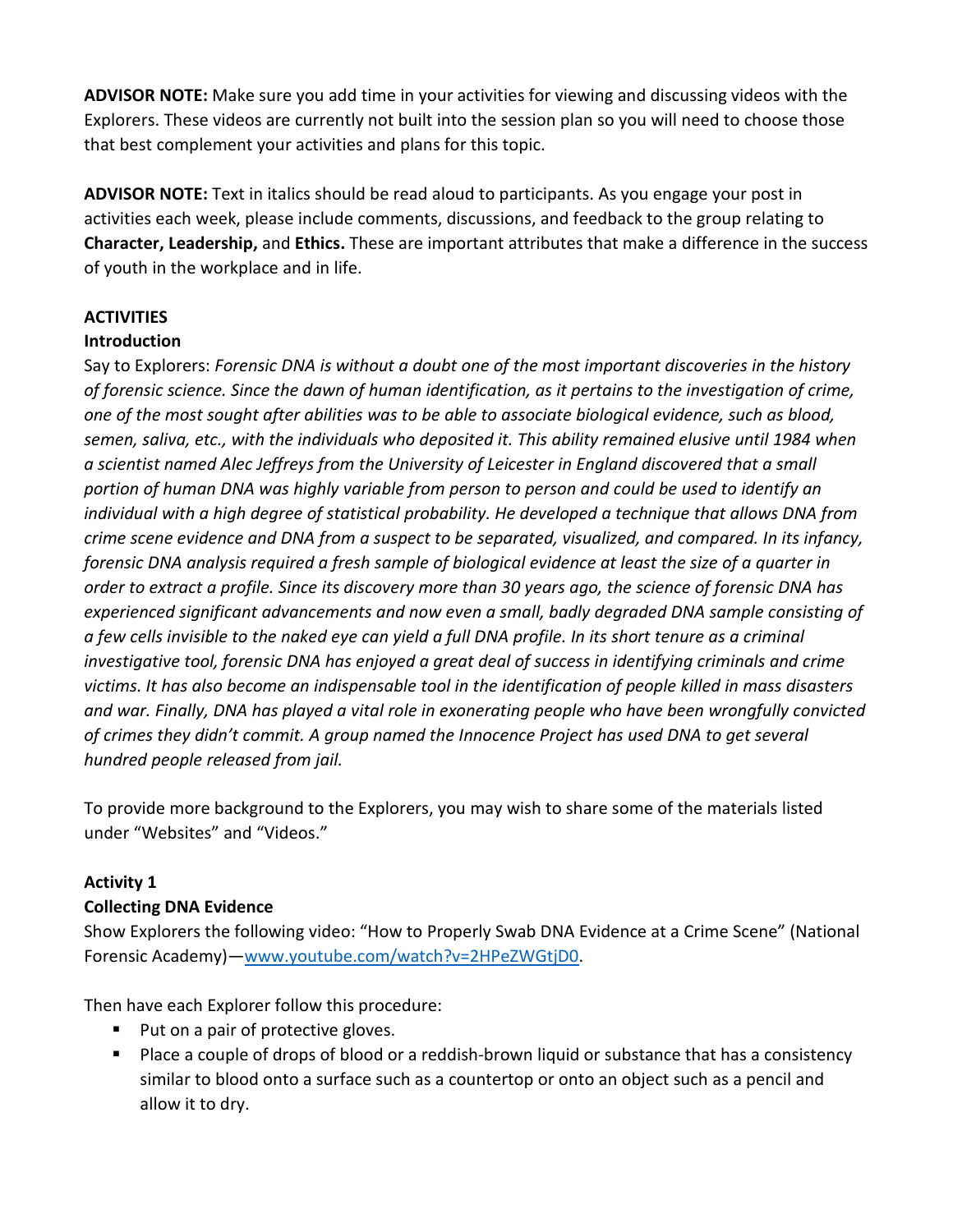- Moisten a cotton swab with a drop or two of water and rub it on the edge of the stain until a visible transfer has taken place; do not consume the entire evidence sample.
- Take a second swab and swab the inside of the cheek of another Explorer; this is called a buccal swab and this is what is used to compare the DNA from a suspect to the DNA extracted from an evidence stain (blood, semen, saliva, etc.).
- Dispose of the swabs and clean the bloodstain from the surface or object that it was deposited on.

# **Activity 2**

# **Extracting DNA From Cheek Cells**

Show Explorers the following video: "How to Extract Your Own DNA" (PBS/NOVA) [www.youtube.com/watch?v=DaaRrR-ZHP4.](http://www.youtube.com/watch?v=DaaRrR-ZHP4) Then have Explorers complete all of the steps as directed in the video.

# **Activity 3**

# **Creating a DNA Fingerprint**

Go to the following website: "Create a DNA Fingerprint" (NOVA) [www.pbs.org/wgbh/nova/education/body/create-dna-fingerprint.html](http://www.pbs.org/wgbh/nova/education/body/create-dna-fingerprint.html) and click on the LAUNCH INTERACTIVE button.

Have Explorers take turns going through the steps to complete the Create a DNA Fingerprint activity.

## **Activity 4**

## **Case Studies**

Show the *Medical Detectives* and/or the *Forensic Files* episodes listed under "Videos" to the Explorers and discuss how DNA evidence helped in the investigation.

## **Activity 5**

## **Speaker or Visit**

If possible, make arrangements for one of the following activities in order to provide Explorers with a real-world look at the profession of forensic science.

- Arrange for a visit to a local, county, or state crime laboratory with an emphasis on the forensic DNA section.
- Research cases in the media and on the internet that involve DNA evidence.
- Attend a trial where DNA evidence is being presented.

## **ADVISOR NOTE**

Some sample questions are below. They are designed to help the participants apply what they have learned to their own interests. You are welcome to use these questions or develop your own questions that relate to your post or specific focus area.